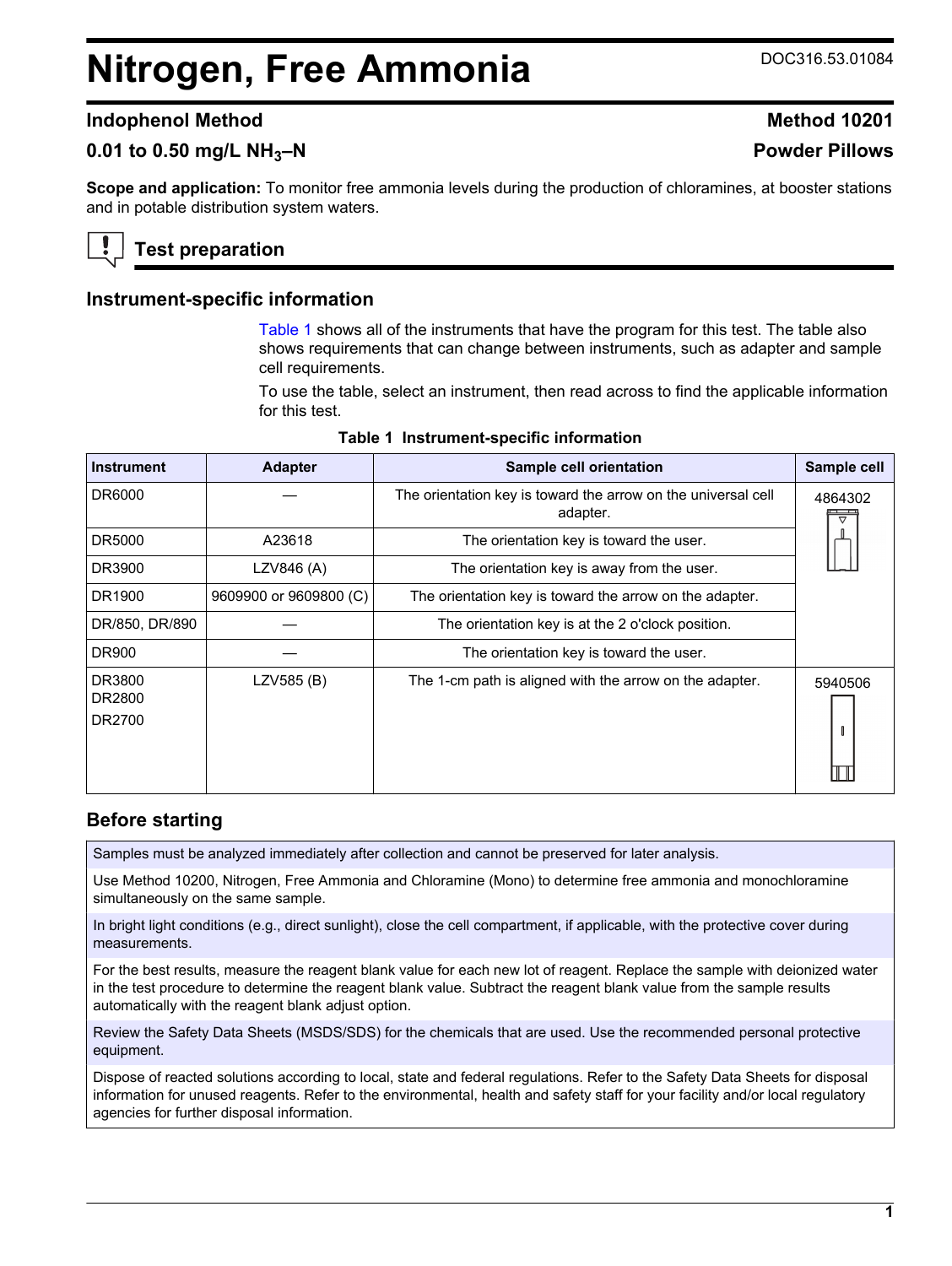## **Items to collect**

| <b>Description</b>                                                                                                                    | Quantity |
|---------------------------------------------------------------------------------------------------------------------------------------|----------|
| Free Ammonia Chlorinating Solution                                                                                                    | 1 drop   |
| Monochlor F Reagent Pillows                                                                                                           |          |
| Sample cells (For information about sample cells, adapters or light shields, refer to Instrument-<br>specific information on page 1.) |          |

Refer to [Consumables and replacement items](#page-6-0) on page 7 for order information.

### **Sample collection and storage**

- Analyze samples immediately after collection.
- Collect samples in clean glass bottles.
- Open the sample valve or spigot and let the water flow for a minimum of 5 minutes.
- Rinse the sample bottle several times with the sample and let the sample overflow each time, then cap the container so that there is no head space (air) above the sample.

## **Test procedure**



**1.** For the DR 800 series, enter and start program **133**. **2.** For other instruments, start program **389, N, Ammonia Free**. For information about sample cells, adapters or light shields, refer to [Instrument](#page-0-0)[specific information](#page-0-0) on page 1.

**3.** Fill two sample cells to the 10‑mL line with sample. Write **Free Ammonia** on one sample cell. Write **Sample Blank** on the second sample cell.

**4. Free Ammonia cell:** Add one drop of Free Ammonia Chlorinating Solution. Immediately tighten the cap on the reagent bottle.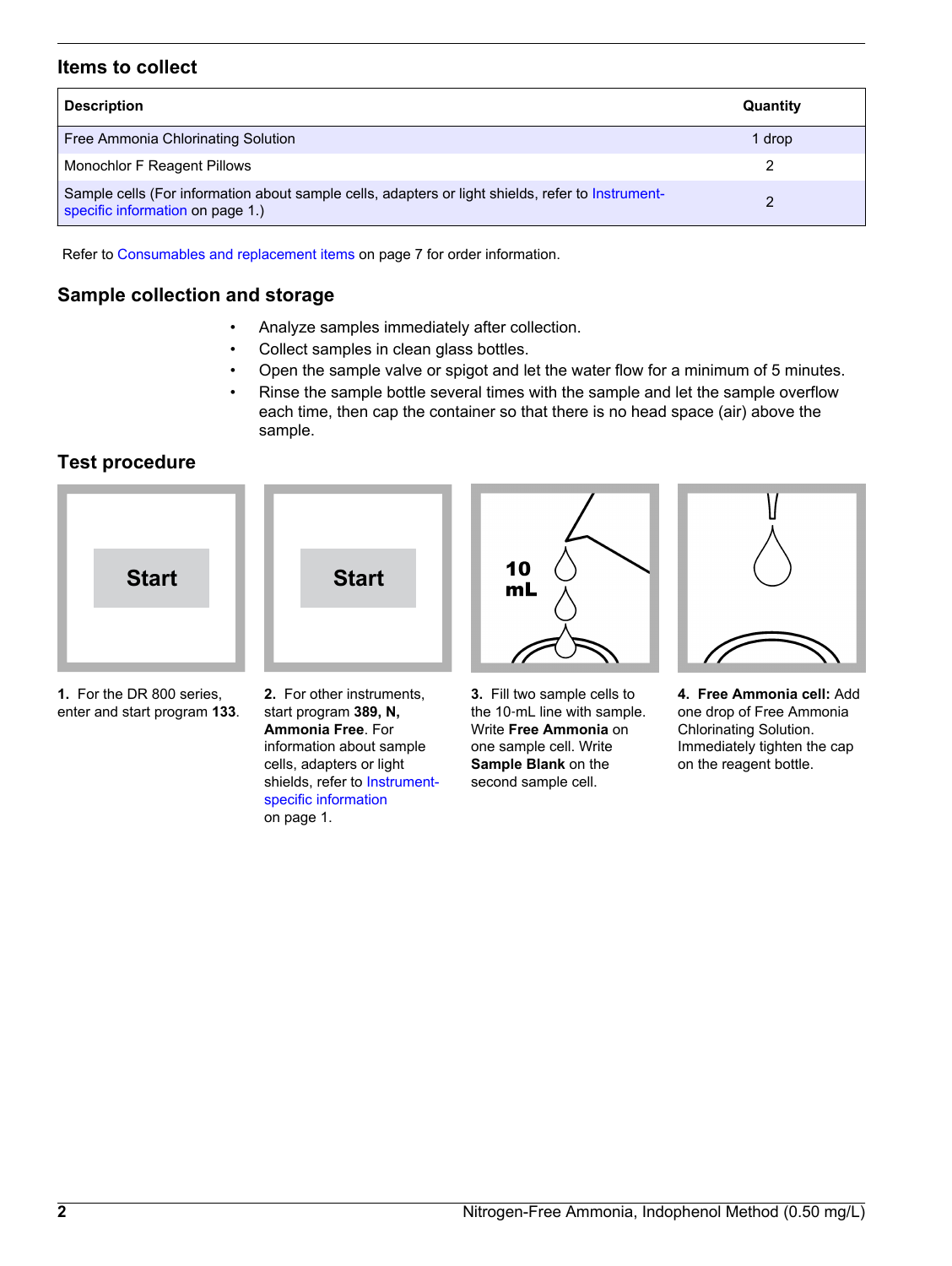

**5.** Put the stopper on the Free Ammonia cell. Invert the sample cell to mix the reagent for 15 seconds.



**6.** Start the instrument timer. A 1‑minute reaction time starts. Adjust the reaction time for the sample temperature. Refer to [Color](#page-4-0) [development time](#page-4-0) on page 5. If the sample pH is more than 9.5, increase the reaction time to 2 minutes. If the sample becomes cloudy by the end of the reaction period, pretreat the sample and start over. Refer to [Interferences](#page-3-0) on page 4.



**7.** After the timer expires, add the contents of one Monochlor F Reagent Powder Pillow to each sample cell.



**8.** Close the sample cells. Shake the sample cells for approximately **20 seconds** to dissolve the reagent. A green color will show if monochloramine or free ammonia is in the sample.





**9.** Start the instrument timer. A 5-minute reaction time starts. Adjust the reaction time for the sample temperature. Refer to [Color](#page-4-0) [development time](#page-4-0) on page 5.

**10.** When the timer expires, clean the Sample Blank cell. Make sure that there are no air bubbles in the Sample Blank cell. If there are bubbles, invert the sample cell to remove the bubbles.



**11.** Insert the Sample Blank cell into the cell holder.



**12.** Push **ZERO**. The display shows 0.00 mg/L  $NH<sub>3</sub>-N.$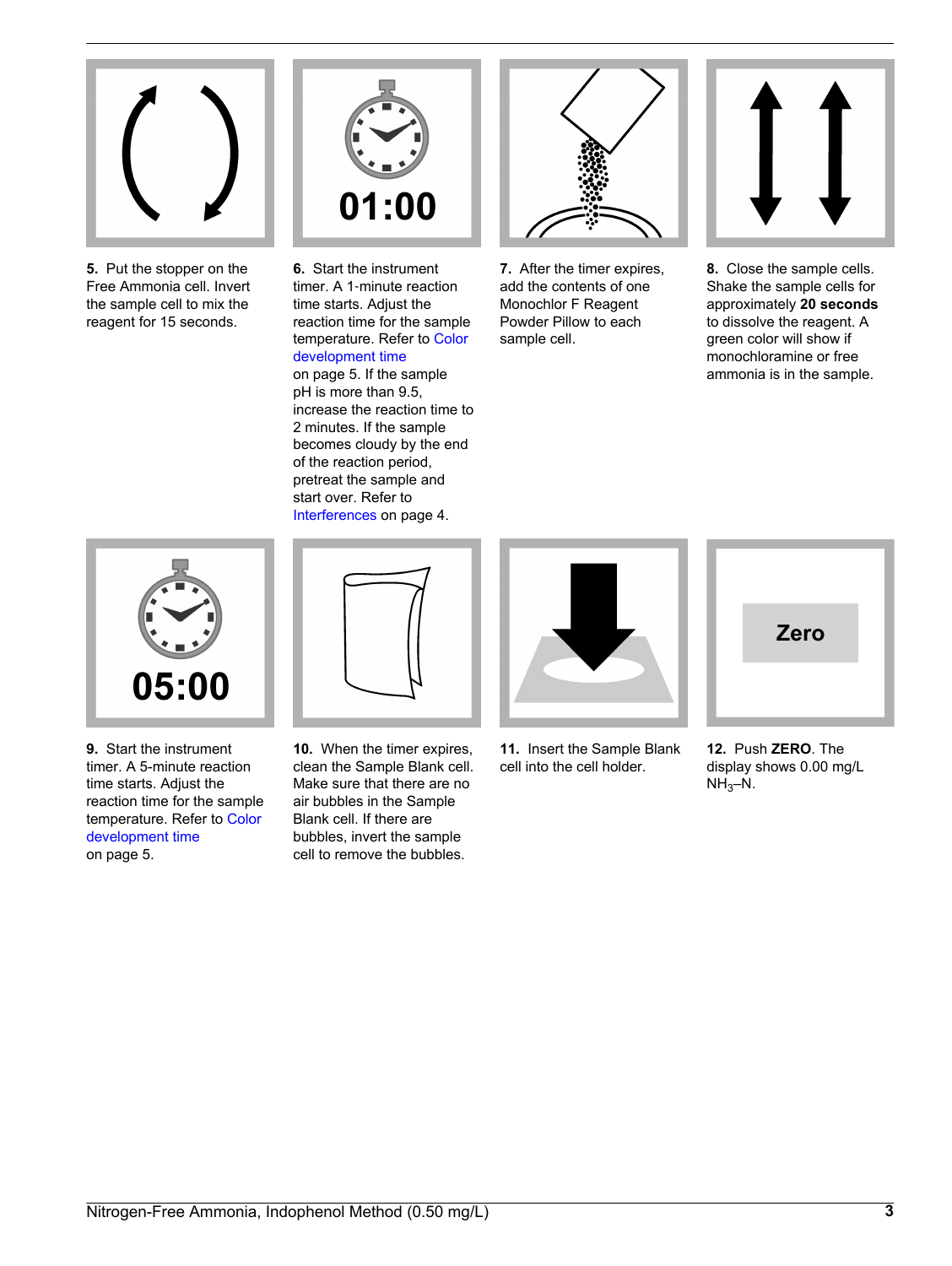<span id="page-3-0"></span>

**13.** Clean the Free Ammonia cell. Make sure that there are no air bubbles in the sample cell after the reaction. If there are bubbles, invert the sample cell to remove the bubbles.

**14.** Insert the Free Ammonia cell into the cell

holder.

**Read**

**15.** Push **READ**. Results show in mg/L  $NH<sub>3</sub>-N$ .

### **Interferences**

This method is intended for finished, chloraminated drinking water samples that have a measurable combined (total) chlorine disinfectant residual. Samples that do not have a disinfectant residual and samples that have a chlorine demand can cause low ammonia test results. Blanks and ammonia standards that are analyzed without a disinfectant residual must be prepared with high quality, reagent grade water.

The substances that are shown in Table 2 do not interfere in the free ammonia determination at or below the given concentration.

| <b>Substance</b>            | <b>Maximum level tested</b> |
|-----------------------------|-----------------------------|
| Al                          | $0.2$ mg/L                  |
| $\mathsf{C}\mathsf{I}^-$    | 1200 mg/L                   |
| Cu                          | 1 mg/L                      |
| Fe                          | $0.3$ mg/L                  |
| Mn                          | 0.05 mg/L                   |
| $NO3$ -N                    | 10 mg/L                     |
| $NO2$ -N                    | 1 mg/L                      |
| $PO43-$                     | 70 mg/L                     |
| SiO <sub>2</sub>            | 100 mg/L                    |
| $\sqrt{\text{SO}_4{}^{2-}}$ | 1600 mg/L                   |
| Zn                          | 5 mg/L                      |

#### **Table 2 Non-interfering substances**

Samples that contain high levels of both total hardness and alkalinity may become cloudy after the addition of the Free Ammonia Chlorinating Solution. If this occurs by the end of the first reaction period, the sample for Free Ammonia measurement must be pretreated as follows:

- **1.** Measure 10 mL of sample into the sample cell for Free Ammonia.
- **2.** Add the contents of one Hardness Treatment Reagent Powder Pillow to the sample.
- **3.** Tighten the cap on the sample cell and invert until the reagent is dissolved.
- **4.** Remove the cap.
- **5.** Use the pretreated sample in the test procedure for the Free Ammonia sample.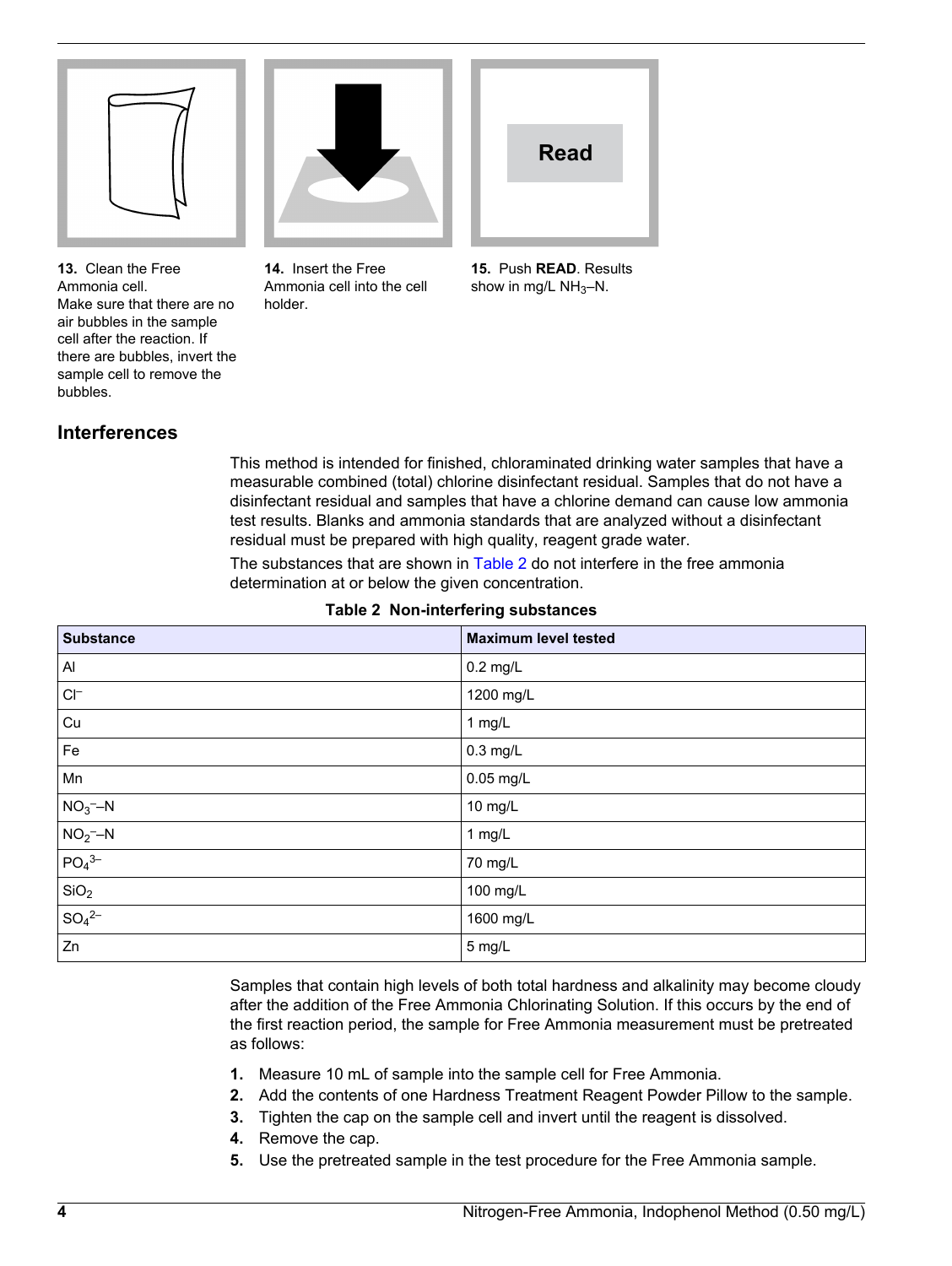For samples with a pH less than 8, monochloramine may not form after Free Ammonia Chlorinating Solution is added. If this occurs, add one drop of 1 N Sodium Hydroxide Standard Solution to the sample before Free Ammonia Chlorinating Solution is added. The addition of Sodium Hydroxide Standard Solution increases the pH to appropriate levels to form monochloramine.

*Note: The blank does not need pretreatment.*

#### <span id="page-4-0"></span>**Color development time**

Test results are strongly influenced by the sample temperature. The reaction times in the procedure are for samples at 18–20 ºC (64–68 ºF). Adjust the reaction times for the sample temperature as shown in Table 3. The color is stable for a maximum of 15 minutes after the specified development time.

If the sample temperature is less than 10 °C (50 °F), especially if the sample is measured outdoors in cold weather, measure the prepared sample again 5 to 10 minutes after the development time given in Table 3. Measure the prepared sample again to make sure that the reaction has completed. The colorimetric reaction has completed if the results do not increase by more than 10% within 10 minutes of the development time.

| Sample temperature (°C) | Sample temperature (°F) | <b>Development time (minutes)</b> |
|-------------------------|-------------------------|-----------------------------------|
| 5                       | 41                      | 10                                |
| 7                       | 45                      | 9                                 |
| 9                       | 47                      | 8                                 |
| 10                      | 50                      | 8                                 |
| 12                      | 54                      | $\overline{7}$                    |
| 14                      | 57                      | 7                                 |
| 16                      | 61                      | 6                                 |
| 18                      | 64                      | $\sqrt{5}$                        |
| 20                      | 68                      | $\sqrt{5}$                        |
| 23                      | 73                      | 2.5                               |
| 25                      | 77                      | $\overline{2}$                    |
| $>25$                   | > 77                    | $\overline{2}$                    |

| Table 3 Color development time |  |  |
|--------------------------------|--|--|
|                                |  |  |

## **Accuracy check**

#### **Standard additions method (sample spike)**

Use the standard additions method (for applicable instruments) to validate the test procedure, reagents and instrument and to find if there is an interference in the sample. Items to collect:

- Ammonium Nitrogen Standard Solution, 10-mg/L NH3–N
- 50-mL mixing cylinders (3)
- Pipet, TenSette®, 0.1–1.0 mL and tips
- **1.** Use the test procedure to measure the concentration of the sample, then keep the (unspiked) sample in the instrument.
- **2.** Go to the Standard Additions option in the instrument menu.
- **3.** Select the values for standard concentration, sample volume and spike volumes.
- **4.** Open the standard solution.
- **5.** Prepare three spiked samples: use the TenSette pipet to add 0.3 mL, 0.6 mL and 1.0 mL of the standard solution, respectively, to three 50-mL portions of fresh sample. Mix well.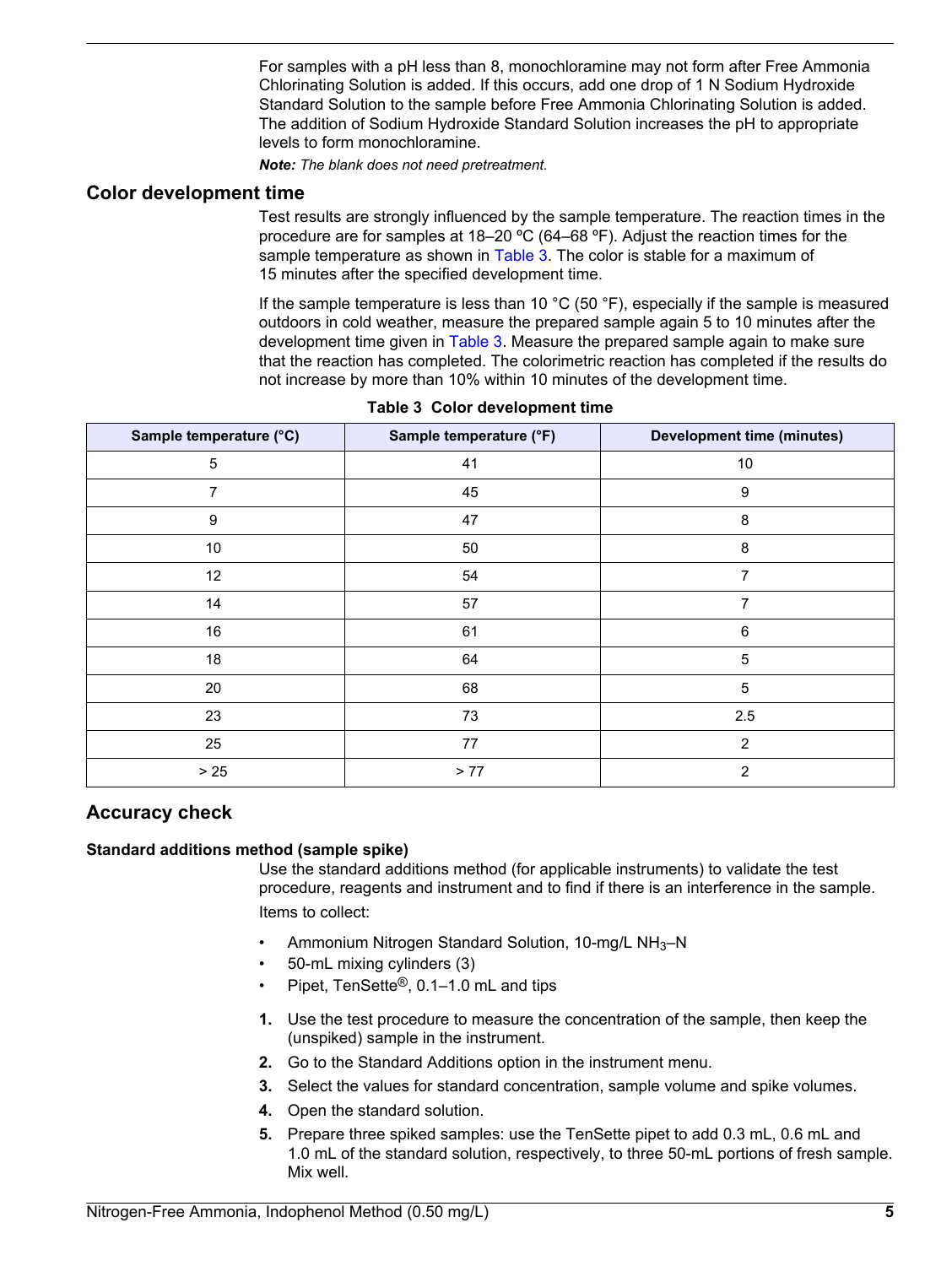- **6.** Use the test procedure to measure the concentration of each of the spiked samples. Start with the smallest sample spike. Measure each of the spiked samples in the instrument.
- **7.** Select **Graph** to compare the expected results to the actual results.

*Note: If the actual results are significantly different from the expected results, make sure that the sample volumes and sample spikes are measured accurately. The sample volumes and sample spikes that are used should agree with the selections in the standard additions menu. If the results are not within acceptable limits, the sample may contain an interference.*

#### **Standard solution method**

Use the standard solution method to validate the test procedure, the reagents and the instrument.

Items to collect:

- Ammonium Nitrogen Standard Solution, 10-mg/L NH3–N
- 100-mL volumetric flask, Class A
- 2-mL volumetric pipet, Class A and pipet filler
- Deionized water—must be free of ammonia, chlorine and chlorine demand, for example 18 MΩ-cm water from a deionizer system with carbon filtration.
- **1.** Prepare a 0.20-mg/L ammonia nitrogen standard solution as follows:
	- **a.** Use a pipet to add 2.00 mL of 10-mg/L ammonia nitrogen standard solution into the volumetric flask. *(Alternate preparation: add 0.4 mL of a 50-mg/L ammonia nitrogen standard solution to the volumetric flask.)*
	- **b.** Dilute to the mark with deionized water. Mix well. Prepare this solution daily.
- **2.** Use the test procedure to measure the concentration of the prepared standard solution.
- **3.** Compare the expected result to the actual result.

*Note: The factory calibration can be adjusted slightly with the standard calibration adjust option so that the instrument shows the expected value of the standard solution. The adjusted calibration is then used for all test results. This adjustment can increase the test accuracy when there are small variations in the reagents or instruments.*

#### **Method performance**

The method performance data that follows was derived from laboratory tests that were measured on a spectrophotometer during ideal test conditions. Users can get different results under different test conditions.

| <b>Program</b> | <b>Standard</b>              | Precision (95% confidence interval) | <b>Sensitivity</b><br>Concentration change per 0.010 Abs change |
|----------------|------------------------------|-------------------------------------|-----------------------------------------------------------------|
| 389            | 0.20 mg/L NH <sub>3</sub> -N | 0.19–0.21 mg/L NH <sub>3</sub> –N   | 0.01 mg/L NH <sub>3</sub> -N                                    |

#### **Summary of Method**

Monochloramine (NH<sub>2</sub>Cl) and free ammonia (NH<sub>3</sub> and NH<sub>4</sub><sup>+</sup>) can exist in the same water sample. Added hypochlorite combines with free ammonia to form more monochloramine. In the presence of a cyanoferrate catalyst, monochloramine in the sample reacts with a substituted phenol to form an intermediate monoimine compound. The intermediate couples with excess substituted phenol to form a green indophenol, which is proportional to the amount of monochloramine present in the sample. Free ammonia is determined by comparing the color intensities, with and without added hypochlorite. The measurement wavelength is 655 nm or 610 nm for colorimeters.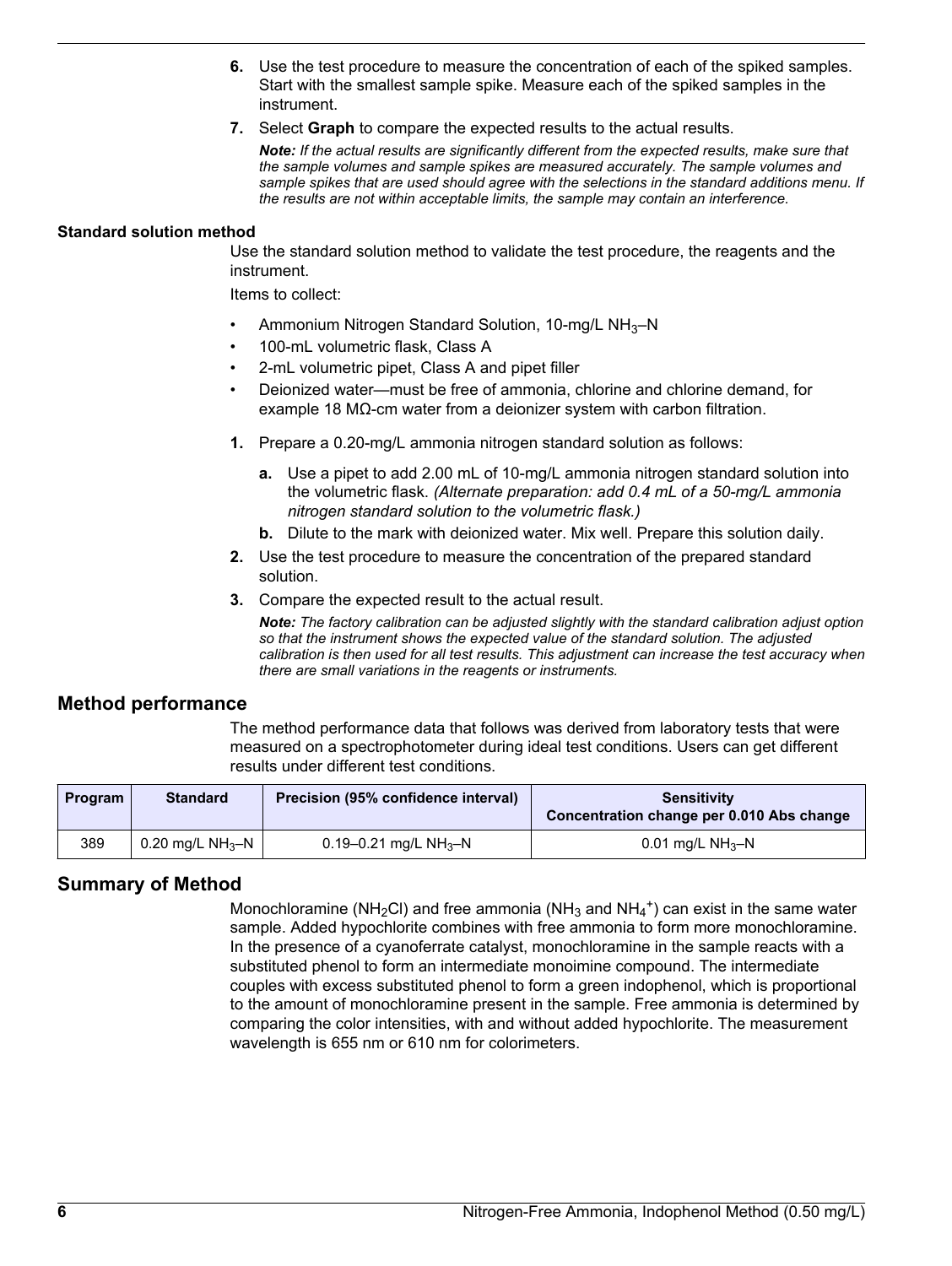# <span id="page-6-0"></span>**Consumables and replacement items**

## **Required reagents**

| <b>Description</b>                  | <b>Quantity/test</b> | Unit          | Item no. |
|-------------------------------------|----------------------|---------------|----------|
| Free Ammonia Reagent Set, includes: |                      | $50$ /p $kg$  | 2879200  |
| Free Ammonia Chlorinating Solution  | 1 drop               | 4 mL SCDB     | 2877436  |
| Monochlor F Reagent Pillows         |                      | $100$ /p $kg$ | 2802299  |

#### **Recommended standards**

| <b>Description</b>                                                                     | Unit   | Item no. |
|----------------------------------------------------------------------------------------|--------|----------|
| Nitrogen, Ammonia Standard Solution, 10-mg/L $NH3$ -N                                  | 500 mL | 15349    |
| Nitrogen Ammonia Standard Solution, 10-mL Voluette® Ampule, 50-mg/L NH <sub>3</sub> -N | 16/pkg | 1479110  |

### **Optional reagents and apparatus**

| <b>Description</b>                                  | Unit       | Item no. |
|-----------------------------------------------------|------------|----------|
| Ampule Breaker, 10-mL Voluette <sup>®</sup> Ampules | each       | 2196800  |
| Flask, volumetric, Class A, 100 mL, glass           | each       | 1457442  |
| Hardness Treatment Reagent Pillows                  | 50/pkg     | 2882346  |
| Sodium Hydroxide Standard Solution, 1.00 N          | 100 mL MDB | 104532   |
| Pipet, TenSette <sup>®</sup> , 0.1-1.0 mL           | each       | 1970001  |
| Pipet tips for TenSette® Pipet, 0.1-1.0 mL          | 50/pkg     | 2185696  |
| Pipet, volumetric, Class A, 2 mL                    | each       | 1451536  |
| Pipet filler, safety bulb                           | each       | 1465100  |
| Water, organic-free                                 | 500 mL     | 2641549  |